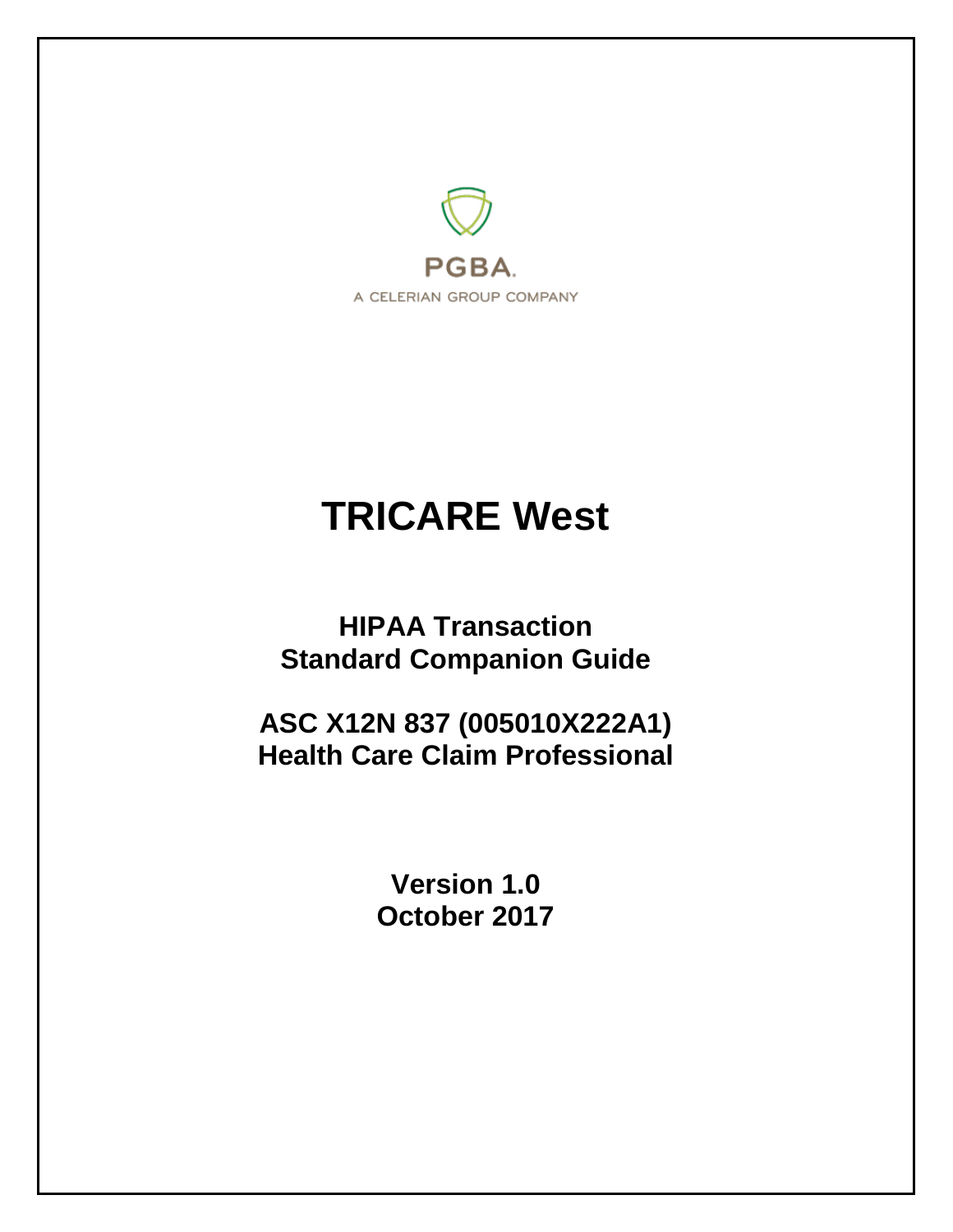#### <span id="page-1-0"></span>**Disclosure Statement**

Please note that the information in this guide is subject to change. Any changes will be available at [www.TRICARE-West.com.](http://www.mytricare.com/)

This transaction set can be used to submit professional claims for a subscriber or a dependent under the subscriber's policy.

The use of this document is solely for the purpose of clarification. The information describes specific requirements to be used in processing PGBA, LLC ASC X12/005010X222A1 Health Care Claim (837) transactions.

The claim responses sent by PGBA should not be interpreted as a guarantee of payment. Payment of benefits remains subject to all Health Plan terms, limits, conditions, exclusions and the member's eligibility at the time services are rendered.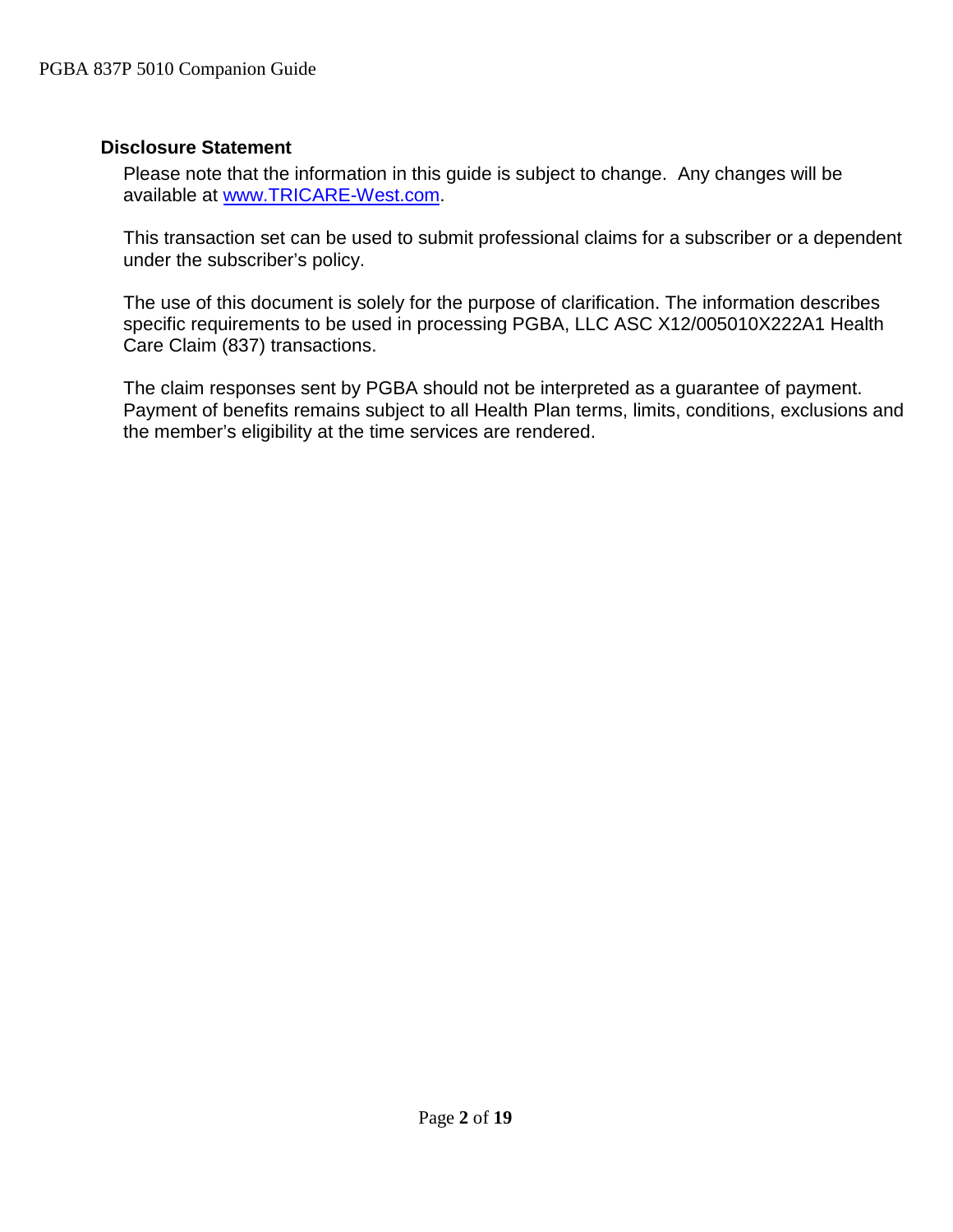#### <span id="page-2-0"></span>**Preface**

This Companion Guide to the v5010 ASC X12N Implementation Guides and associated errata adopted under HIPAA clarifies and specifies the data content when exchanging electronically with PGBA, LLC. Transmissions based on this companion guide, used in tandem with the v5010 ASC X12N Implementation Guides, are compliant with both ASC X12 syntax and those guides. This Companion Guide is intended to convey information that is within the framework of the ASC X12N Implementation Guides adopted for use under HIPAA. The Companion Guide is not intended to convey information that in any way exceeds the requirements or usages of data expressed in the Implementation Guides.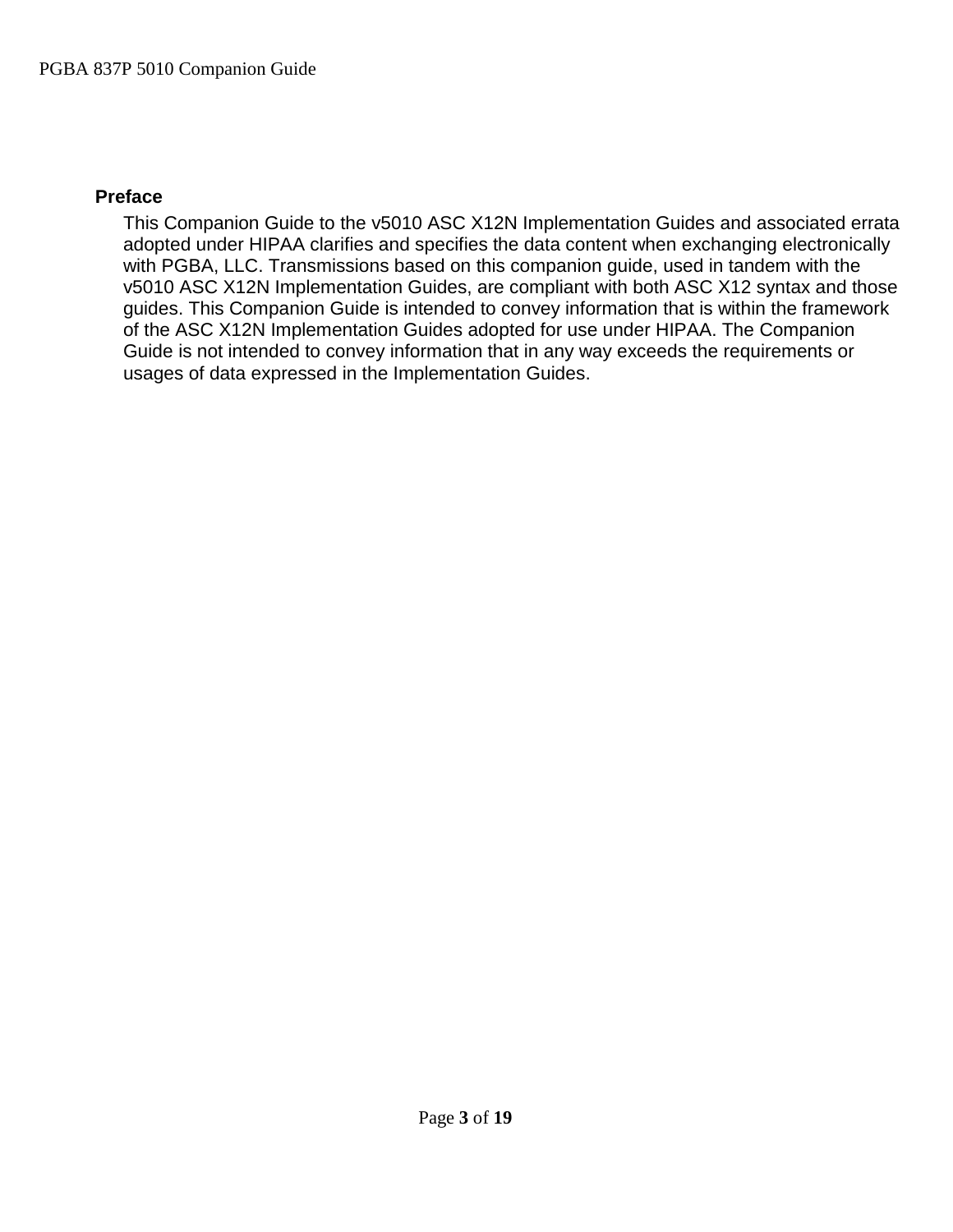|                | 1.                                                                                                    |  |
|----------------|-------------------------------------------------------------------------------------------------------|--|
|                |                                                                                                       |  |
|                |                                                                                                       |  |
|                |                                                                                                       |  |
|                |                                                                                                       |  |
|                | 2.                                                                                                    |  |
|                |                                                                                                       |  |
|                |                                                                                                       |  |
|                |                                                                                                       |  |
|                |                                                                                                       |  |
|                |                                                                                                       |  |
|                |                                                                                                       |  |
|                | 4.                                                                                                    |  |
|                |                                                                                                       |  |
|                |                                                                                                       |  |
|                | Detailed information regarding Communication protocol specifications, Batch File Responses,           |  |
|                | Administrative Procedures including Schedule, Availability, Downtime Notification and Re-transmission |  |
|                | Procedures can be found in the EDIG User Manual which is available on the EDI page at www.TRICARE-    |  |
|                |                                                                                                       |  |
|                |                                                                                                       |  |
|                | 5.                                                                                                    |  |
|                |                                                                                                       |  |
|                |                                                                                                       |  |
|                | 6.                                                                                                    |  |
|                |                                                                                                       |  |
|                |                                                                                                       |  |
|                |                                                                                                       |  |
|                |                                                                                                       |  |
|                |                                                                                                       |  |
|                | 7.                                                                                                    |  |
|                |                                                                                                       |  |
|                |                                                                                                       |  |
|                | 8.                                                                                                    |  |
|                |                                                                                                       |  |
|                |                                                                                                       |  |
| 9 <sub>1</sub> |                                                                                                       |  |
|                | 10.                                                                                                   |  |
|                |                                                                                                       |  |
|                |                                                                                                       |  |
|                |                                                                                                       |  |
|                |                                                                                                       |  |
|                |                                                                                                       |  |
|                |                                                                                                       |  |
|                |                                                                                                       |  |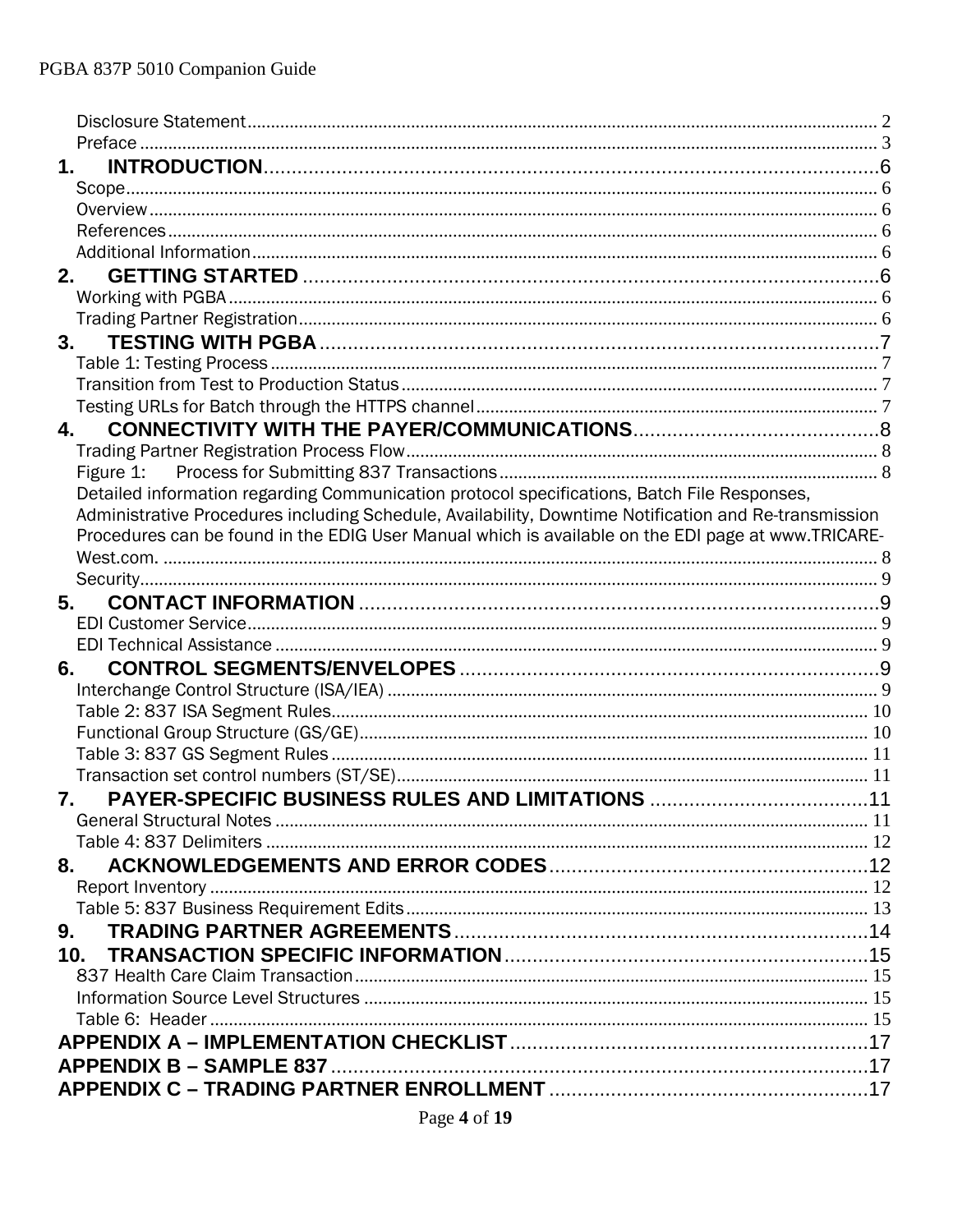| APPENDIX D – CLEARINGHOUSE TRADING PARTNER AGREEMENT 18 |  |
|---------------------------------------------------------|--|
|                                                         |  |
|                                                         |  |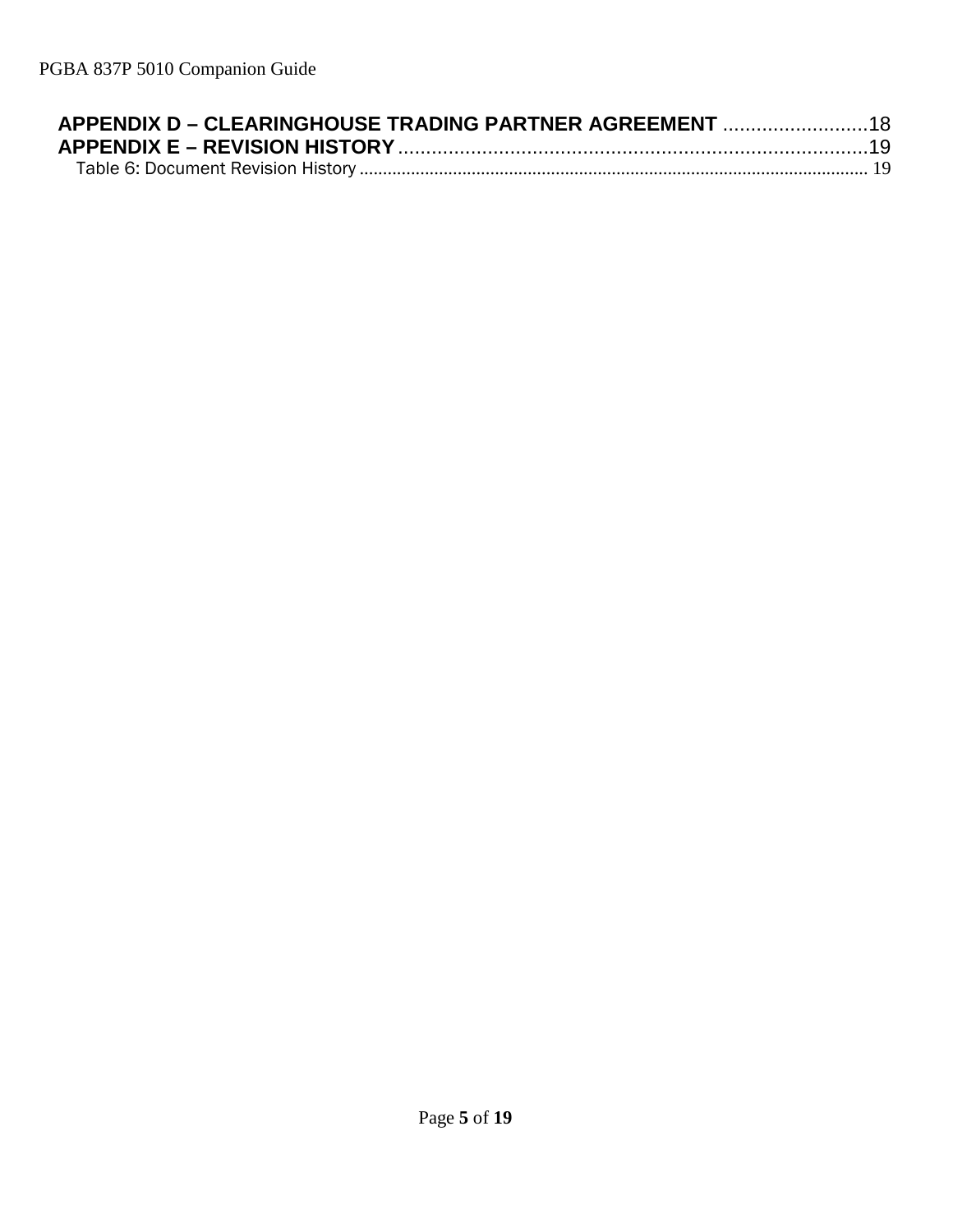# <span id="page-5-1"></span><span id="page-5-0"></span>**1. INTRODUCTION**

#### **Scope**

Providers, billing services and clearinghouses are advised to use the ASC X12N 005010X222A1 Health Care Claim Professional (837) Implementation Guide as a basis for their submission of professional claims. This companion document should be used to clarify the business rules for 837P data content requirements, batch file acknowledgment, connectivity, response time, and system availability specifically for submissions through the system.

#### <span id="page-5-2"></span>**Overview**

The purpose of this document is to introduce and provide information about PGBA's CAQH solution for submitting batch 837 transactions.

#### <span id="page-5-3"></span>**References**

CAQH CORE Phase IV [www.caqh.org/benefits.php](http://www.caqh.org/benefits.php) ASC X12 TR3s [www.wpc-edi.com](http://www.wpc-edi.com/) Trading Partner agreements<br>
EDIG Technical User's Manual 
Www.TRICARE-West.com EDIG Technical User's Manual

#### <span id="page-5-4"></span>**Additional Information**

- Submitters must have Internet (HTTPS) connection capability to receive 837P responses.
- The submitter must be associated with at least one provider in the PGBA provider database.
- Only batch 837 inbound files are supported.
- This system supports PGBA members only.

# <span id="page-5-6"></span><span id="page-5-5"></span>**2. GETTING STARTED**

#### **Working with PGBA**

Providers, billing services, and clearinghouses interested in submitting 837P claims via PGBA should visit the Electronic Filing page under the Provider section at [www.TRICARE-West.com.](http://www.tricare-west.coma/) There are several electronic claim filing options available. See section 5 for contact information if you have any questions.

#### <span id="page-5-7"></span>**Trading Partner Registration**

Trading partners must enroll with the PGBA EDI Gateway (EDIG). Prospective trading partners must complete and submit an EDIG Trading Partner Enrollment Form and the Trading Partner Agreement. Documents can be found on the EDI page at [www.TRICARE-West.com.](http://www.mytricare.com/)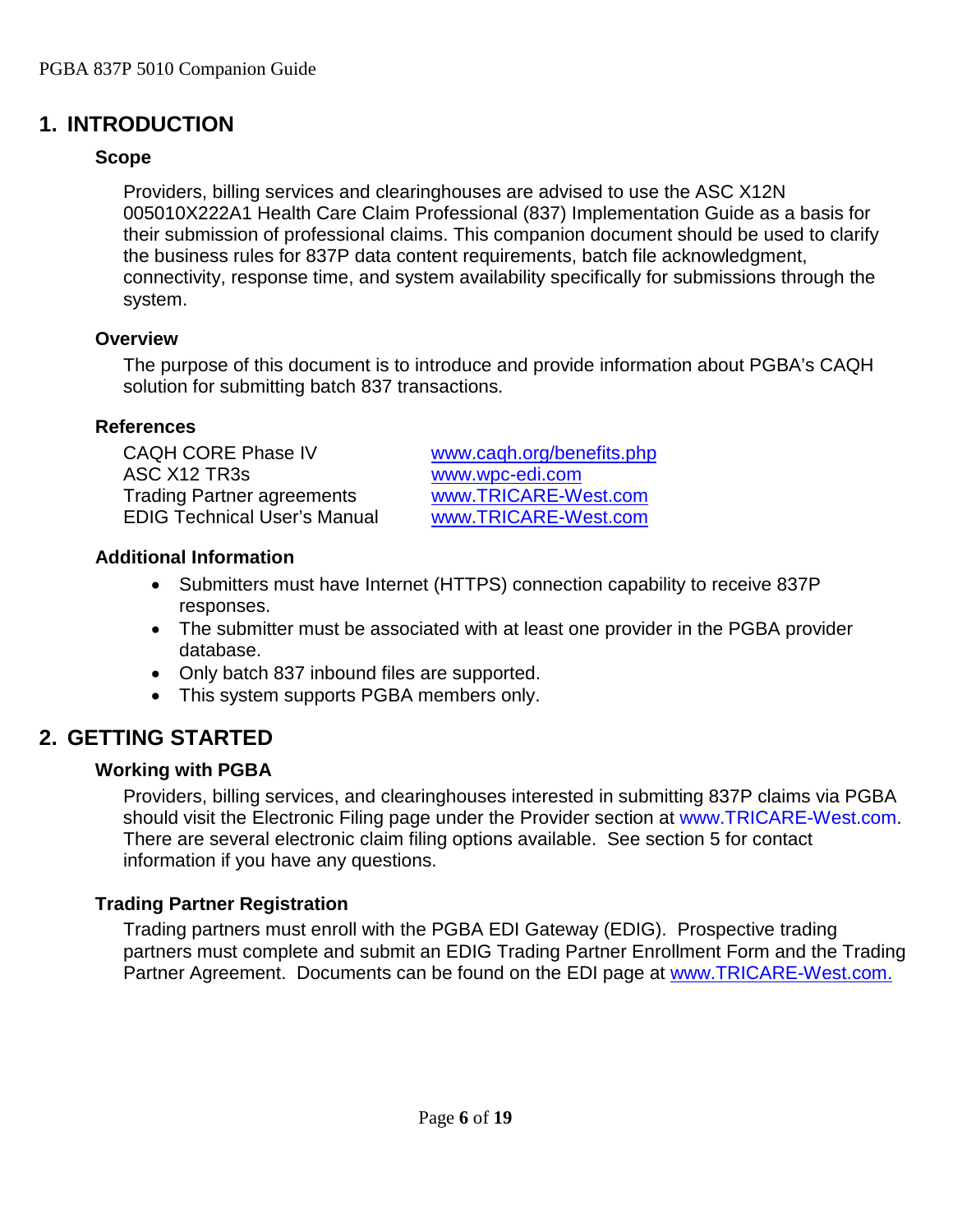## <span id="page-6-0"></span>**3. TESTING WITH PGBA**

Trading Partners must complete basic transaction submission testing with PGBA. Tests must be performed for each X12 transaction type.

EDIG is available to assist with new Trading Partner testing Monday – Friday, from 9:00 AM to 5:00 PM EST.

<span id="page-6-1"></span>

| <b>Testing Steps</b>                                      | <b>Test Instructions</b>                                                                                                                                                                                                                                                                                                                                                                     |
|-----------------------------------------------------------|----------------------------------------------------------------------------------------------------------------------------------------------------------------------------------------------------------------------------------------------------------------------------------------------------------------------------------------------------------------------------------------------|
| <b>Test Plan</b>                                          | EDIG and the trading partner agree to a predefined set of test data<br>with expected results. In addition, a plan must be developed for a test<br>to production transition that considers volume testing and transaction<br>acceptance ratios.                                                                                                                                               |
| <b>Connectivity</b>                                       | EDIG-supported connectivity protocols are listed in section 4 of this<br><b>Companion Guide.</b>                                                                                                                                                                                                                                                                                             |
| <b>Security</b>                                           | EDIG will validate approved trading partners are submitting<br>transactions allowed per PGBA enrollment applications.                                                                                                                                                                                                                                                                        |
| Data Integrity                                            | Data integrity is determined by EDIG's TR3 editor. Testing cannot<br>progress until a trading partner's data receives no TR3 edit errors.<br>EDIG expects there may be an occasional situation in which a trading<br>partner's TR3 edit interpretation differs from PGBA's interpretation.<br>EDIG will work with the trading partner to resolve such differences on<br>an individual basis. |
| Acknowledgment/<br><b>Response</b><br><b>Transactions</b> | Trading partners must demonstrate the ability to receive<br>acknowledgment and response transactions.                                                                                                                                                                                                                                                                                        |
| <b>Results Analysis</b>                                   | EDIG and the trading partner will review acknowledgment and<br>response transactions for consistency with the predefined expected<br>results.                                                                                                                                                                                                                                                |

**Table 1: Testing Process**

#### <span id="page-6-2"></span>**Transition from Test to Production Status**

When test results have satisfied the test plan and the Trading Partner Agreement has been executed, the trading partner's submission status is changed from test to production. At this time the trading partner can begin to receive production transaction data.

#### <span id="page-6-3"></span>**Testing URLs for Batch through the HTTPS channel**

Information regarding the HTTPS channel can be found in the Web Service Integration Requirements for External Partners on the EDI page at [www.TRICARE-West.com.](http://www.mytricare.com/)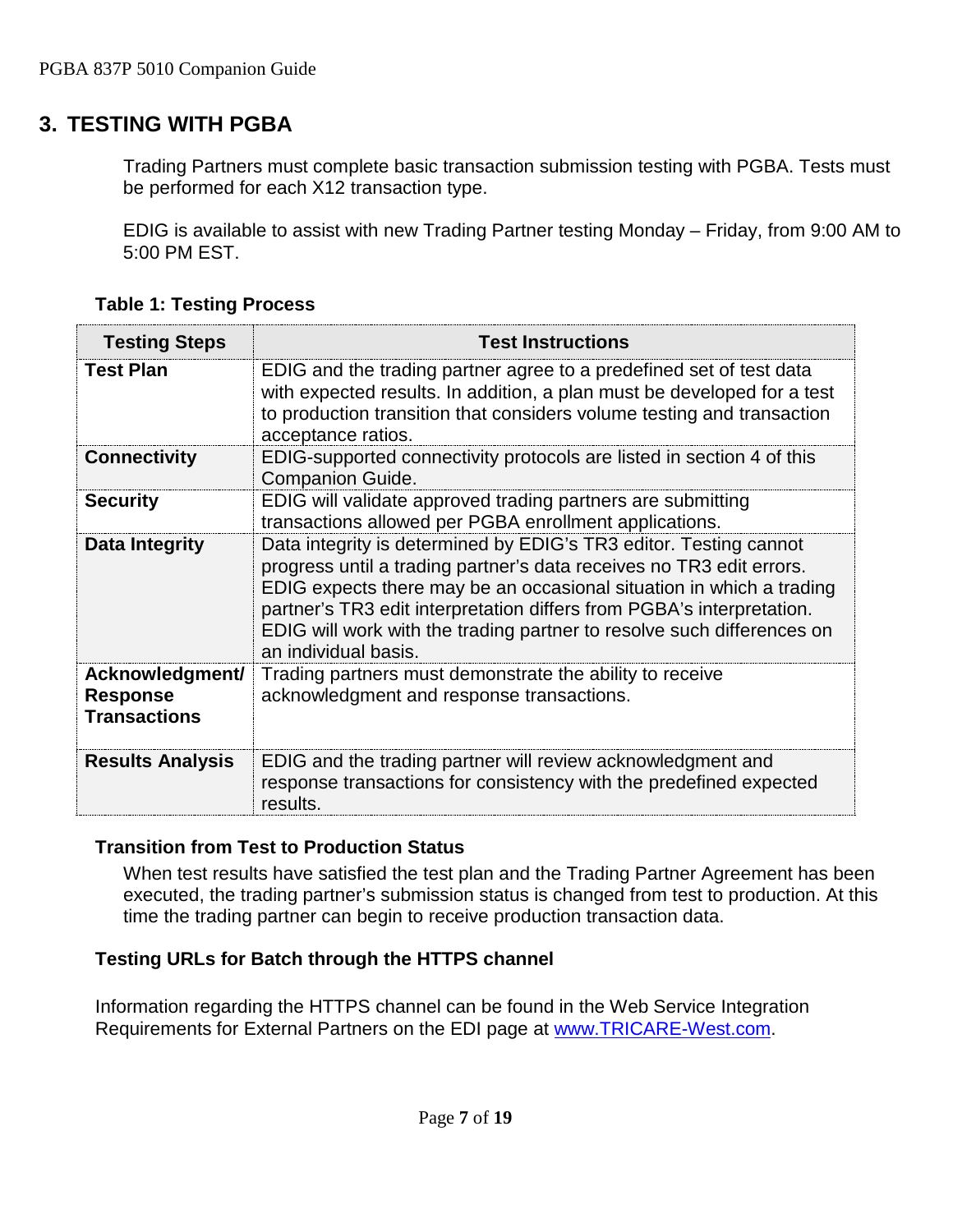SOAP: <https://services.pgba.com/QA/9080/COREElectronicDataInterchange> MIME: <https://services.pgba.com/QA/mimeapi/9080/COREElectronicDataInterchange>

# <span id="page-7-1"></span><span id="page-7-0"></span>**4. CONNECTIVITY WITH THE PAYER/COMMUNICATIONS**

#### **Trading Partner Registration Process Flow**

To access the 837 application, potential Trading Partners need to register and obtain a trading partner ID from EDIG.

Figure 1 illustrates the high-level process for successfully registering as a Trading Partner and receiving 837 transactions:

#### <span id="page-7-2"></span>**Figure 1: Process for Submitting 837 Transactions**



#### **Step 1: Trading Partner Registration**

Complete and submit the Trading Partner Enrollment Form and the Trading Partner Agreement. See the GETTING STARTED section of this Companion Guide.

#### **Step 2: Trading Partner Authentication**

EDIG will verify the information on the Trading Partner Agreement Form and approve or deny any Submitter ID requests.

#### **Step 3: Testing Phase**

EDIG will coordinate with a Trading Partner to send test transactions and verify that all systems involved can properly submit and receive X12 TR3 compliant transactions.

#### **Step 4: Production Phase**

Once testing is complete, a Trading Partner can begin submitting 837 transactions.

<span id="page-7-3"></span>Detailed information regarding Communication protocol specifications, Batch File Responses, Administrative Procedures including Schedule, Availability, Downtime Notification and Re-transmission Procedures can be found in the EDIG User Manual which is available on the EDI page at [www.TRICARE-West.com.](http://www.mytricare.com/)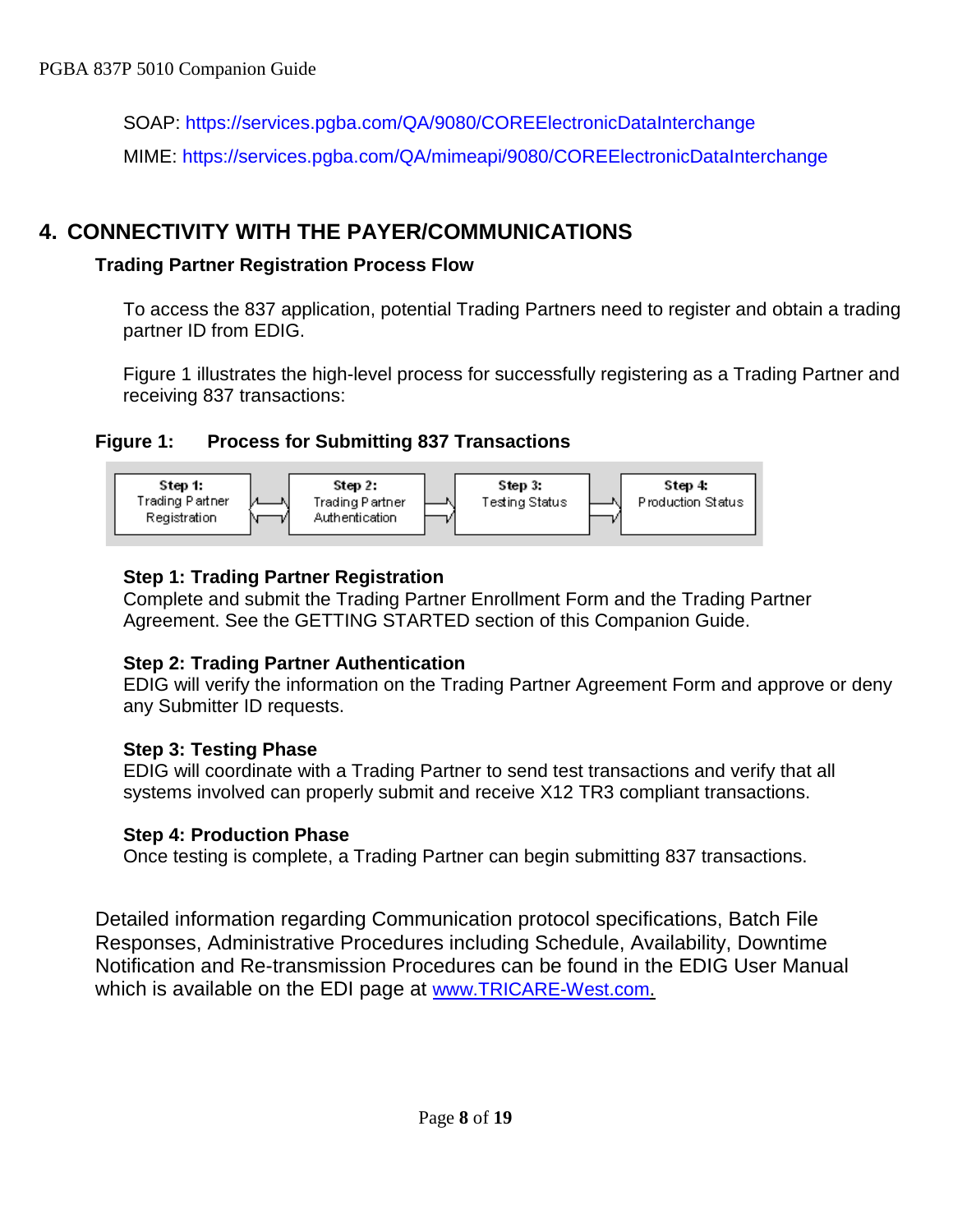#### <span id="page-8-0"></span>**Security**

All Trading Partners must assume full responsibility for the privacy and security of all beneficiary data. PGBA holds Clearinghouse Submitters responsible for the privacy and security of claim submissions sent directly to them from Providers and requires them to be able to associate each inquiry with a Provider. Provider authentication must be established by the Clearinghouse outside of the transaction.

## <span id="page-8-2"></span><span id="page-8-1"></span>**5. CONTACT INFORMATION**

#### **EDI Customer Service**

For general inquiries contact the EDI Customer service Help Desk at 1-800-325-5920, option 2 or [EDI.TRICARE@PGBA.com.](mailto:EDI.TRICARE@PGBA.com)

#### <span id="page-8-3"></span>**EDI Technical Assistance**

All inquiries and comments regarding Trading Partner registration, connectivity set-up, transaction testing, and 837 transaction receipts should be directed to EDIG Operations.

EDIG Operations is available at 800-868-2505 or [EDIG.OPS@PalmettoGBA.com](mailto:EDIG.OPS@PalmettoGBA.com) Monday through Friday, from 8:00 AM to 5:00 PM EST.

NOTE: The EDIG Operations E-mail account is monitored during normal business hours. Emails are typically answered within 3 business days.

## <span id="page-8-4"></span>**6. CONTROL SEGMENTS/ENVELOPES**

The following sections describe the 837 transaction requirements to be used in conjunction with the requirements outlined in the ASC X12 TR3. Adhering to these requirements will help ensure that transactions received by the 837 application will pass the specified business edits.

All references to the ASC X12 837 TR3 assume the version referenced in section 1 of this Companion Guide.

#### <span id="page-8-5"></span>**Interchange Control Structure (ISA/IEA)**

Table 2 describes the values to be populated in the ISA segment of the 837 transaction. The IEA segment should be populated as instructed by the ASC X12 TR3.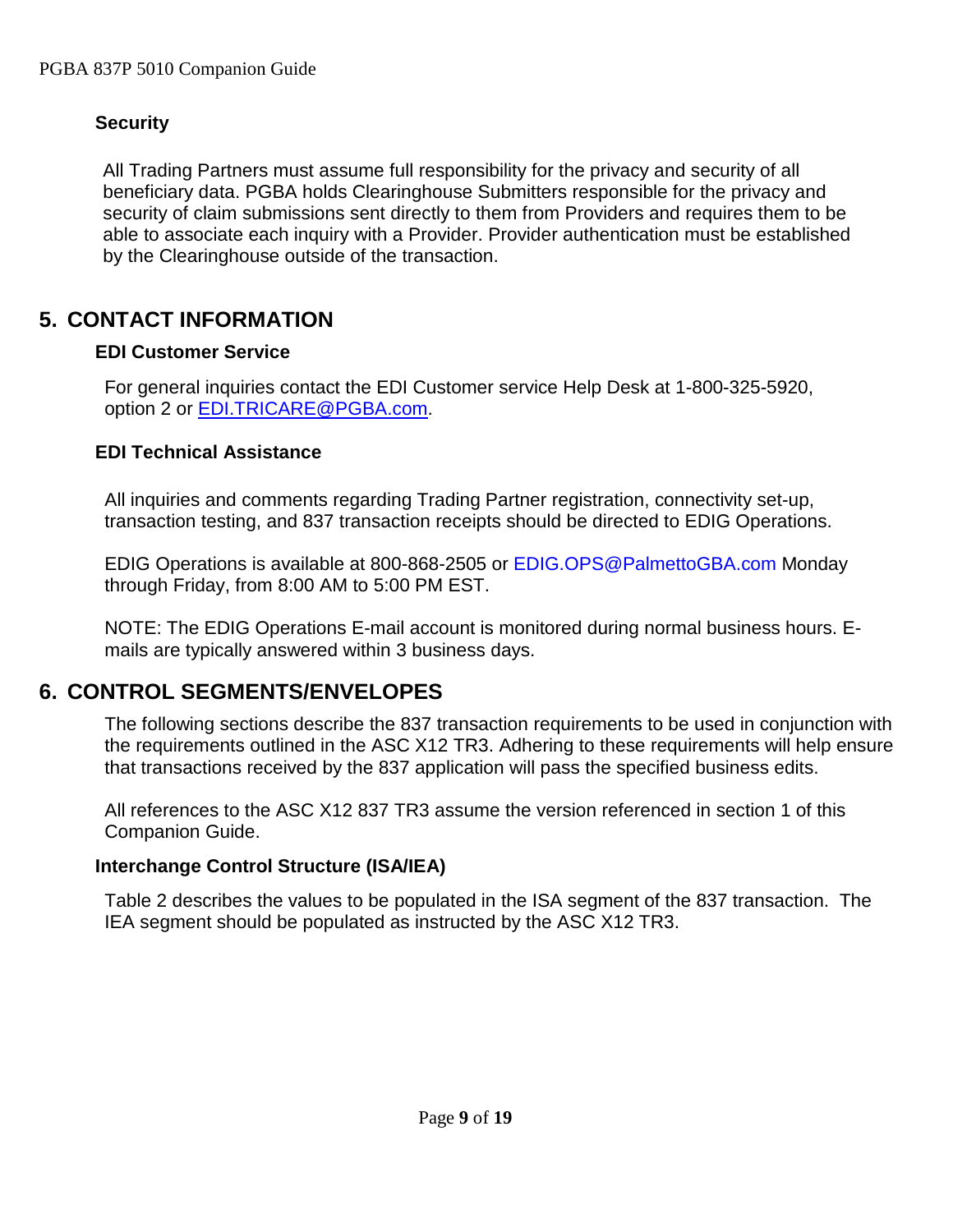#### <span id="page-9-0"></span>**Table 2: 837 ISA Segment Rules**

| <b>ISA01</b> | <b>Authorization Info</b><br>Qualifier       | 03                                                                         |
|--------------|----------------------------------------------|----------------------------------------------------------------------------|
| <b>ISA02</b> |                                              | Authorization Informatior EDIG assigned Trading Partner ID                 |
| <b>ISA03</b> | Security Information<br>Qualifier            | 00                                                                         |
| ISA04        | Security Information                         | <b>None</b>                                                                |
| <b>ISA05</b> | Interchange ID Qualifier                     | 01, 14, 20, 22, 27, 28, 29, 30, 33, ZZ<br>(selected by<br>trading partner) |
| <b>ISA06</b> | Interchange Sender ID                        | Assigned by trading partner                                                |
| ISA07        | Interchange ID Qualifier                     | 30 (qualifier indicating U.S. Federal Tax<br><b>Identification Number)</b> |
| ISA08        | Interchange Receiver ID                      | Destination Entity U.S. Federal Tax<br><b>Identification Number*</b>       |
| <b>ISA09</b> | Interchange Date                             | Populated by trading partner                                               |
| <b>ISA10</b> | Interchange Time                             | Populated by trading partner                                               |
| <b>ISA11</b> | <b>Repetition Separator</b>                  | Assigned by trading partner                                                |
| <b>ISA12</b> | Interchange Control<br><b>Version Number</b> | 00501                                                                      |
| <b>ISA13</b> | Interchange Control<br>Number                | Assigned by the trading partner (must be<br>unique for 12 months)          |
| <b>ISA14</b> | Acknowledgment<br>Requested                  | Assigned by the trading partner                                            |
| <b>ISA15</b> | Usage Indicator                              | P, T (production or test indicator)                                        |
| <b>ISA16</b> | <b>Component Element</b>                     | Separator Assigned by the trading partner                                  |

#### <span id="page-9-1"></span>**Functional Group Structure (GS/GE)**

Table 3 describes the values populated in the GS segment of the 837 transaction. The GE segment is populated as instructed by the ASC X12 837 TR3.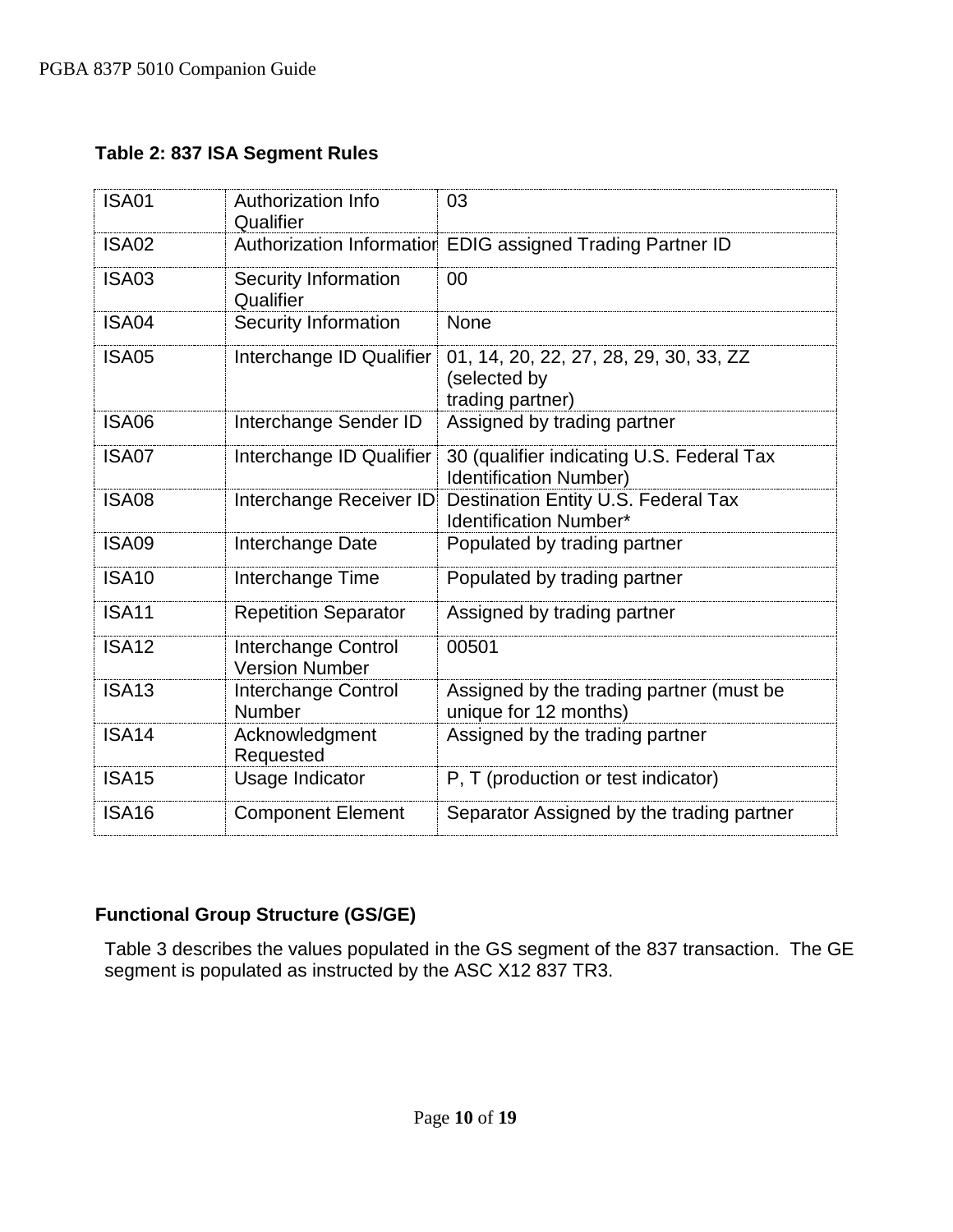| GS01 | <b>Functional Identifier</b>           | Code Populated by trading partner                                                                                    |
|------|----------------------------------------|----------------------------------------------------------------------------------------------------------------------|
| GS02 | Application Sender's Code              | EDIG assigned trading partner ID                                                                                     |
| GS03 |                                        | Application Receiver's Code Destination Entity U.S. Federal Tax<br>Identification Number. Must be same as<br>ISA08.* |
| GS04 | Date                                   | Populated by trading partner                                                                                         |
| GS05 | Time                                   | Populated by trading partner                                                                                         |
| GS06 | <b>Group Control Number</b>            | Assigned by trading partner (value must<br>remain unique for one year)                                               |
| GS07 | Responsible Agency Code                | X                                                                                                                    |
| GS08 | Version/Release/Industry<br>Identifier | Code populated by trading partner                                                                                    |

<span id="page-10-0"></span>**Table 3: 837 GS Segment Rules**

#### <span id="page-10-1"></span>**Transaction set control numbers (ST/SE)**

Trading Partners should follow the ST/SE guidelines outlined in the 837 TR3.

## <span id="page-10-2"></span>**7. PAYER-SPECIFIC BUSINESS RULES AND LIMITATIONS**

This section describes the business rules and limitations of the 837 application.

All references to the ASC X12 837 TR3 assume the version referenced in section 1 of this Companion Guide.

#### <span id="page-10-3"></span>**General Structural Notes**

- Trading Partners should follow the ISA/IEA and GS/GE guidelines for HIPAA in Appendix C of the TR3 and follow the 999 and TA1 guidelines outlined in the Implementation Acknowledgement for Health Care Insurance.
- Trading Partners must follow the character set guidelines as defined in Section B.1.1.2.2 of the TR3.
- PGBA uses the delimiters in Table 4.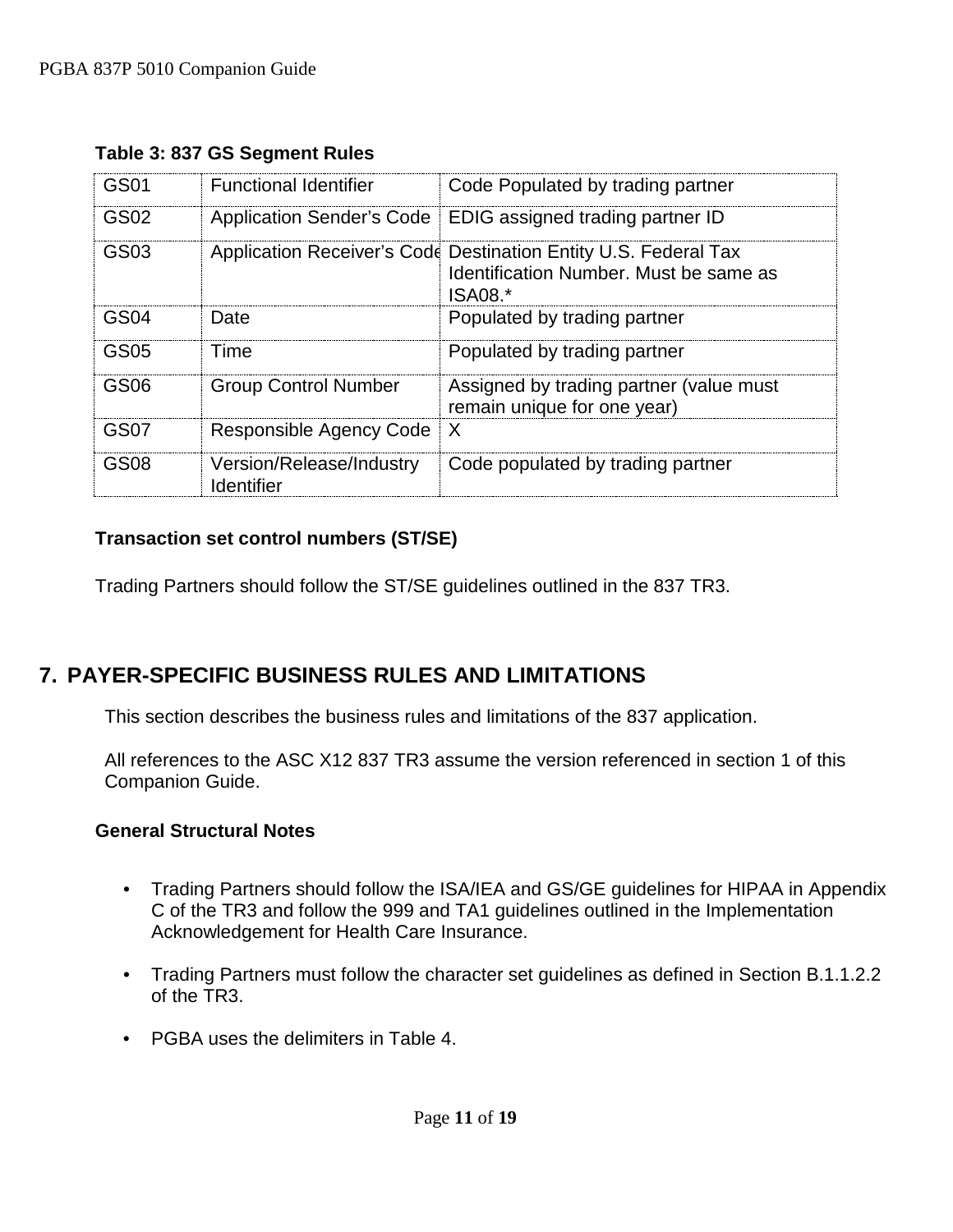#### <span id="page-11-0"></span>**Table 4: 837 Delimiters**

| <b>Character</b> | <b>Name</b>         | <b>Delimiter</b>                      |
|------------------|---------------------|---------------------------------------|
|                  | Asterisk            | Data Element Separator                |
|                  | <b>Greater Than</b> | <b>Component Element</b><br>Senarator |
|                  |                     | <b>Segment Terminator</b>             |
|                  | Carat               | <b>Repetition Separator</b>           |

# <span id="page-11-1"></span>**8. ACKNOWLEDGEMENTS AND ERROR CODES**

#### <span id="page-11-2"></span>**Report Inventory**

This table lists acknowledgment and response transactions returned to the trading partner when EDI Gateway receives HIPAA X12 transactions.

| <b>Transaction</b> | Interchange<br>Acknowledgment | <b>TR3 Edit Results</b>                   | <b>Payer SIG</b><br><b>Edit Results</b>      | Payer Appl. Edit<br><b>Results</b>           |
|--------------------|-------------------------------|-------------------------------------------|----------------------------------------------|----------------------------------------------|
| 837*               | TA <sub>1</sub>               | 999 is returned only to report<br>errors. | Proprietary<br>claim                         | Proprietary<br>claim                         |
|                    |                               |                                           | response<br>reports.                         | response<br>reports.                         |
| 837**              | TA <sub>1</sub>               | $999^{\dagger}$                           | Proprietary<br>claim<br>response<br>reports. | Proprietary<br>claim<br>response<br>reports. |

\* Batch of one: The most simple, singular request is contained in the ST/SE for a transaction.

\*\* Batch of many: All other record groupings.

 $<sup>†</sup>$  X12 Technical Report 3s (also known as Implementation Guides) are available that include</sup> format specifications for each transaction. The ASC X12 TR3s that detail the full requirements for these transactions are available at [http://store.x12.org/store.](http://store.x12.org/store/)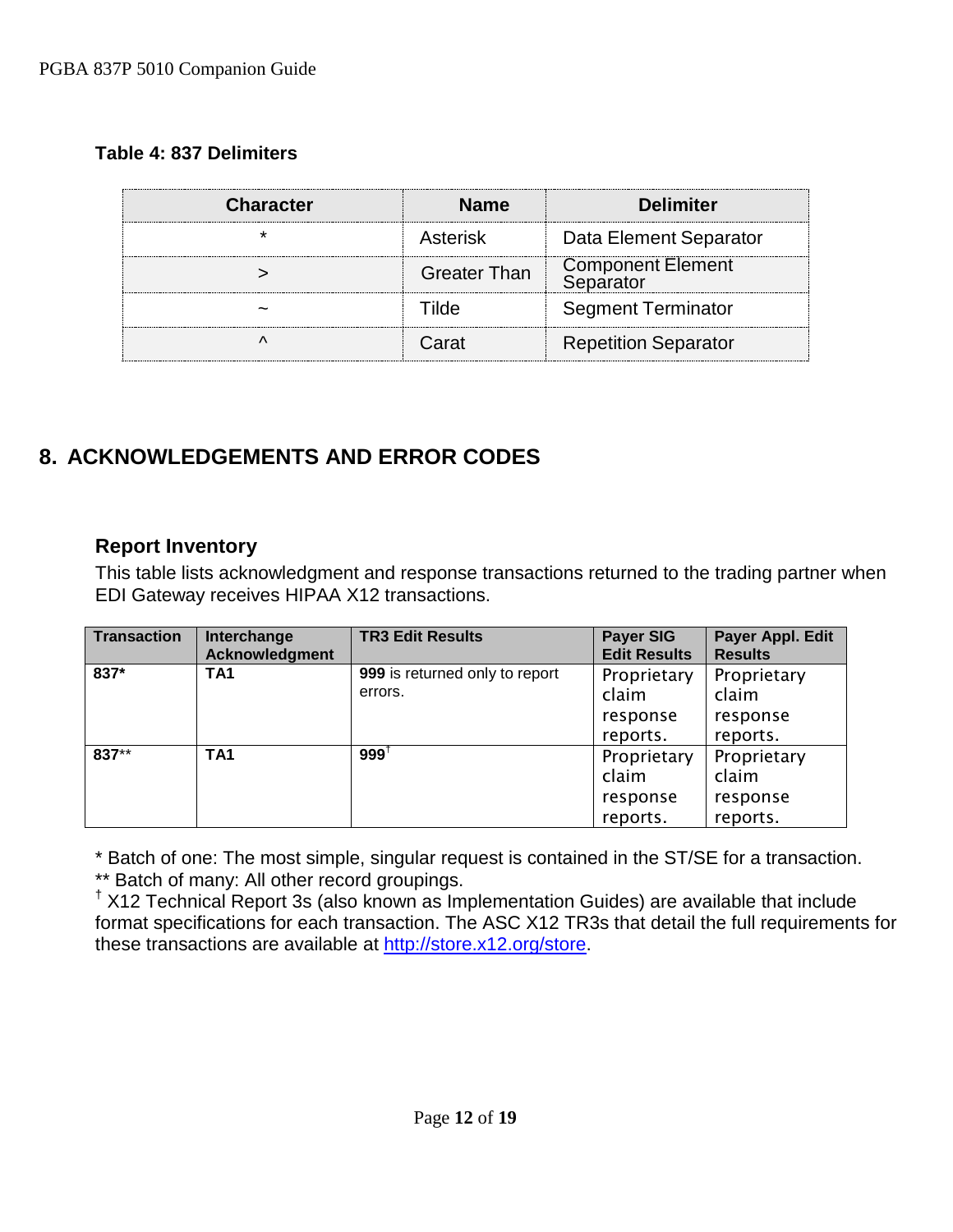Table 5 lists the business requirement edits that appear on the response reports for claims accepted at the compliance level (999) but rejected at the business level (RPT/RSP).

 $\overline{\phantom{0}}$ 

#### <span id="page-12-0"></span>**Table 5: 837 Business Requirement Edits**

| Error<br>Code   | <b>Edit Description</b>                                                                                          |
|-----------------|------------------------------------------------------------------------------------------------------------------|
| AAT             | <b>MODIFIER INDICATING SERVICE PVDR/LEVEL REQ</b> (2400) SV101-3)                                                |
| BG5             | STATE AND ZIP CODE INCONSISTENT-Professional                                                                     |
| BT4             | <b>PROC INVALID FOR DOS</b> (2400) SV01-02)                                                                      |
| DGQ             | NDC# MUST BE 11DIGITS (2410   LINO3)                                                                             |
| DP <sub>1</sub> | Duplicate of claim submitted same day                                                                            |
| <b>DUP</b>      | DUP - Duplicate of a claim paid in last 60 days                                                                  |
| EB <sub>6</sub> | <b>S AND R CODE NOT COMPATIBLE W/ DIAGNOSIS CODE</b> (2400) SV101-2) or (2300) HI) is<br>gender or age specific. |
| H <sub>09</sub> | <b>TOTAL CHARGE MUST BE GREATER THAN ZERO</b> (2300) CLM02)                                                      |
| H <sub>10</sub> | <b>FROM DATE NOT ENTERED OR IS INVALID (2400   DTP03)</b>                                                        |
| H <sub>16</sub> | <b>CHARGE MUST BE GREATER THAN ZERO</b> (2400)<br>SV102)                                                         |
| H64             | <b>STATE IS INVALID</b> $(2010CA N402)$                                                                          |
| H65             | <b>INVALID SPONSOR ID</b> (2010BA) NM09)                                                                         |
| H68             | SUBS/SPON LAST/FIRST NAME MISSING OR INVALID (2010BA NM103)                                                      |
| H76             | AMT PD BY OTHER CARRIER INVALID (2320   AMT02)                                                                   |
| LM1             | MODIFIER 1 IS INVALID [2400] SV101-3]                                                                            |
| LM2             | <b>MODIFIER 2 IS INVALID</b> $[2400 SVI01-4]$                                                                    |
| LM3             | MODIFIER 3 IS INVALID [2400 SV101-5]                                                                             |
| LM4             | MODIFIER 4 IS INVALID [2400 SV101-6]                                                                             |
| N04             | <b>DUT'S MUST EQUAL 1</b> $(2400   SV101-2)$                                                                     |
| NP <sub>1</sub> | <b>INVALID BILLING PROVIDER NPI</b> (2010AA   NM109)                                                             |
| NP4             | <b>INVALID REFERRING PROVIDER NPI</b> (2310A   NM109)                                                            |
| NP <sub>5</sub> | INVALID PAY-TO-PROVIDER NPI (2010AB   NM109)                                                                     |
| NP <sub>6</sub> | INVALID RENDERING PHYSICIAN NPI (2310B   NM109)                                                                  |
| NP7             | <b>INVALID SERVICE FACILITY LOCATION NPI</b> (2310D   NM109)                                                     |
| <b>PST</b>      | <b>PAYER RESPONSIBILITY CODE MUST EQUAL P, S or T</b> (2000B) 2320)                                              |
| QSE             | <b>PRINCIPAL DIAGNOSIS IS NOT VALID</b> (2300   HI01-2)                                                          |
| QSF             | PRINCIPAL DIAGNOSIS CANNOT CONTAIN AN E-CODE (2300   HI01-2)                                                     |
| Q69             | <b>FIRST DIAGNOSIS IS NOT VALID</b> $(2300)$ HI01-2)                                                             |
| Q70             | <b>SECOND DIAGNOSIS IS NOT VALID</b> $(2300)$ HI02-2)                                                            |
| Q71             | <b>THIRD DIAGNOSIS IS NOT VALID</b> (2300   HI03-2)                                                              |
| Q72             | <b>FOURTH DIAGNOSIS IS NOT VALID</b> (2300   HI04-2)                                                             |
| Q73             | FIFTH DIAGNOSIS IS NOT VALID (2300   HI05-2)                                                                     |
| Q74             | <b>SIXTH DIAGNOSIS IS NOT VALID</b> (2300   HI06-2)                                                              |
| Q75             | <b>SEVENTH DIAGNOSIS IS NOT VALID</b> (2300   HI07-2)                                                            |
| Q76             | <b>EIGHTH DIAGNOSIS IS NOT VALID</b> $(2300)$ HI08-2)                                                            |
| <b>REF</b>      | REFERRING $2310A$ REFO1 MUST = G2                                                                                |
| <b>RPO</b>      | <b>NEED PROVIDER PHYSICAL ADDRESS</b> (2010AA OR 2310C)                                                          |
| RXO             | <b>DUPLICATE DIAGNOSIS CODE</b>                                                                                  |
| <b>SLO</b>      | SERVICE $2310C$ REF01 MUST = G2                                                                                  |
| <b>SUP</b>      | SUPERVISING $2310D$   REF01 MUST = G2                                                                            |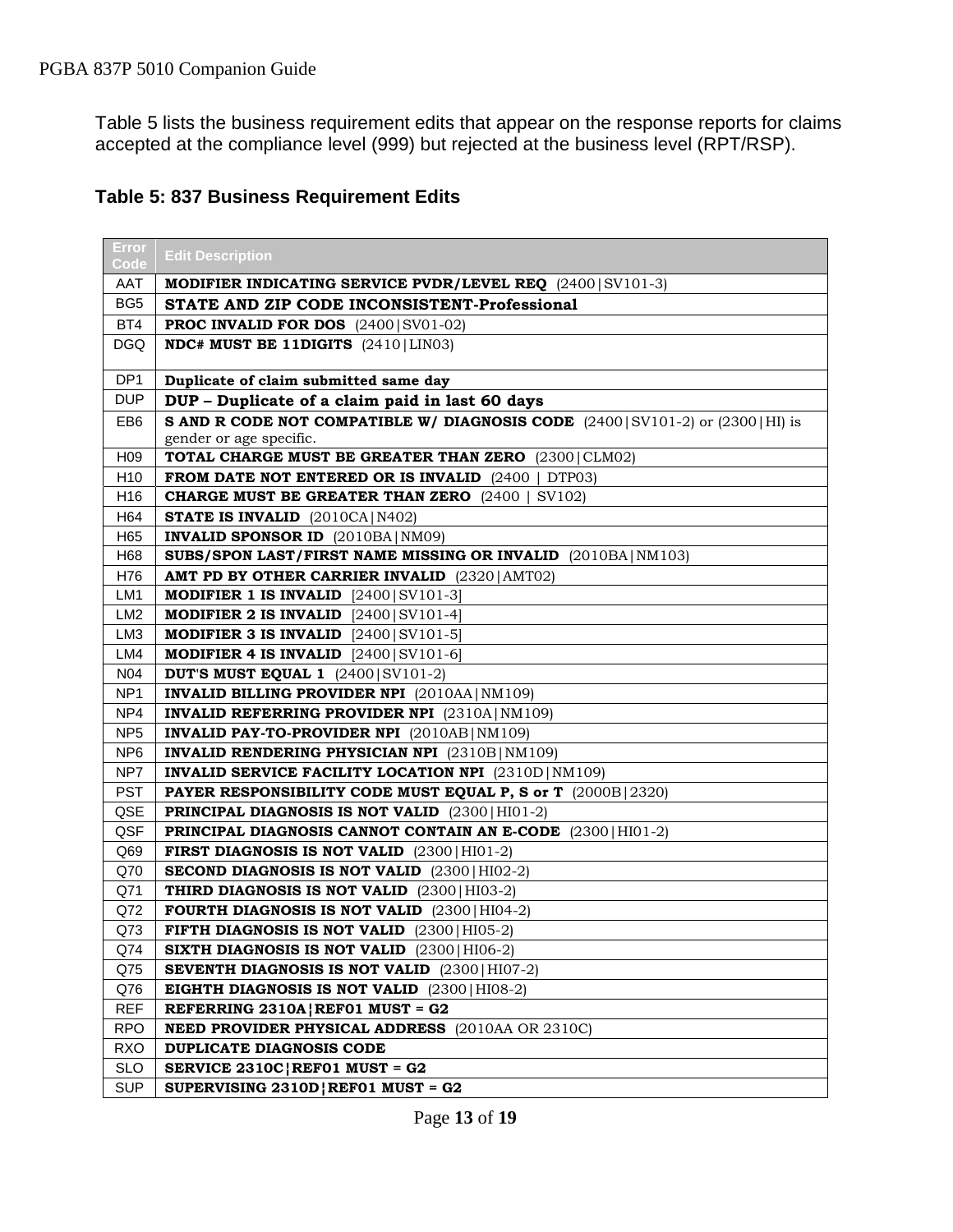| Error<br>Code   | <b>Edit Description</b>                                                  |
|-----------------|--------------------------------------------------------------------------|
| S <sub>04</sub> | ORDERING $2420E$ REFO1 MUST = G2                                         |
| 365             | <b>MORE SPECIFIC DIAGNOSIS REQUIRED</b> $(2300 \mid \text{HIO1-2,etc.})$ |

# <span id="page-13-0"></span>**9. TRADING PARTNER AGREEMENTS**

Trading Partner enrollment is required to submit 837 claims. Refer to the GETTING STARTED section of this Companion Guide under Trading Partner Registration for information regarding enrollment as a Trading Partner.

The trading partner must be set up as a submitter of the transaction on the Trading Partner table for electronic claims.

Trading Partners may not receive transactions to be executed as Usage Indicator (ISA15) = "P" until testing has been accomplished and approval to receive production transactions has been given.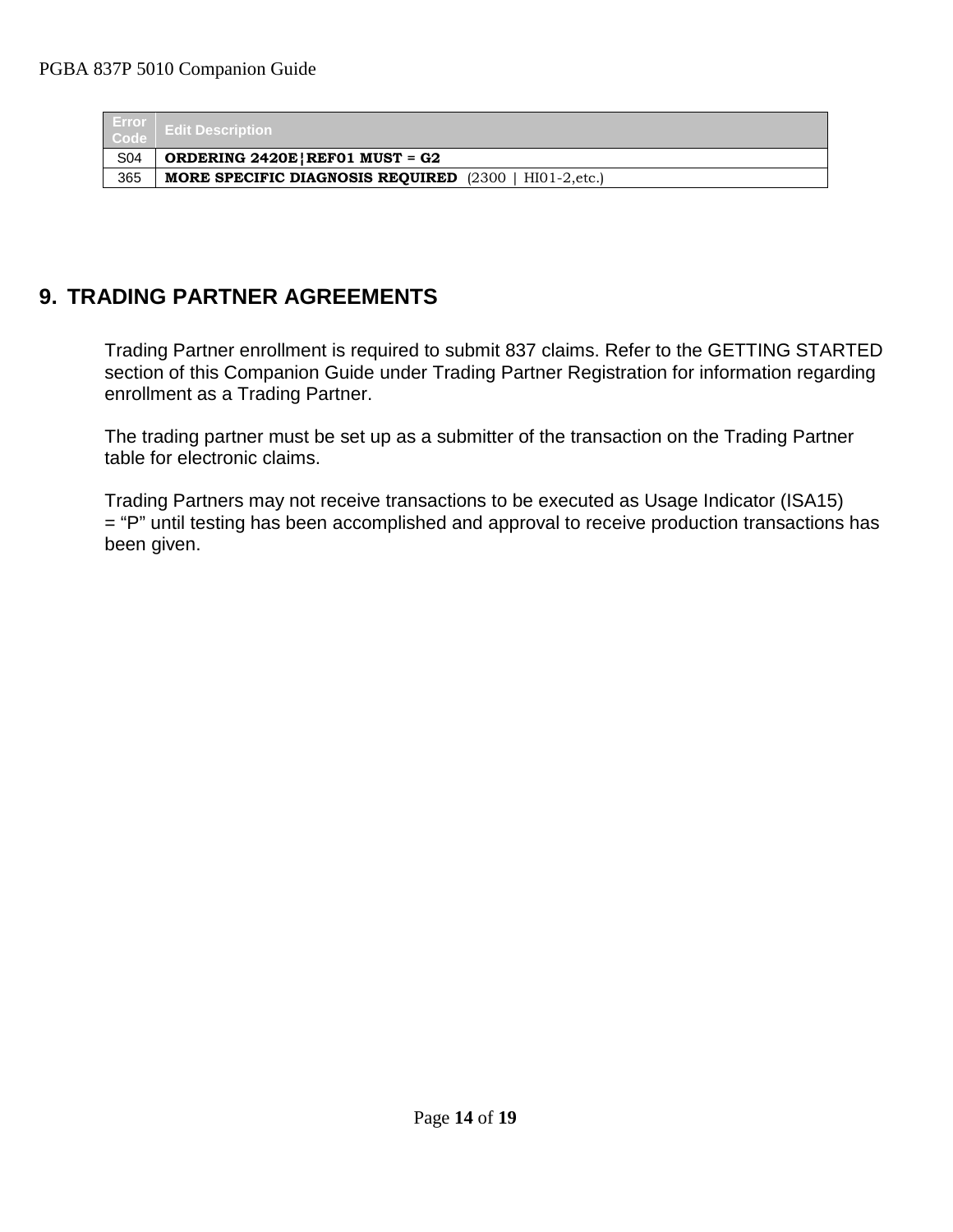## <span id="page-14-0"></span>**10. TRANSACTION SPECIFIC INFORMATION**

All references to TR3 in this section assume the ASC X12 TR3 837 version referenced in section 1 of this Companion Guide.

#### <span id="page-14-1"></span>**837 Health Care Claim Transaction**

This section describes the values required by PGBA in the 837 Health Care Claim transaction.

Any segments or elements not referenced in Table 6 should be sent on the 837 per TR3.

#### <span id="page-14-2"></span>**Information Source Level Structures**

#### **Table 6: Header**

<span id="page-14-3"></span>This section describes how ASC X12N Implementation Guides (IGs) adopted under HIPAA will be detailed with the use of a table. The tables contain a row for each segment that PGBA has something additional, over and above, the information in the IGs. That information can:

- 1. Limit the repeat of loops, or segments
- 2. Limit the length of a simple data element
- 3. Specify a sub-set of the IGs internal code listings
- 4. Clarify the use of loops, segments, composite and simple data elements
- 5. Any other information tied directly to a loop, segment, composite or simple data element pertinent to trading electronically with PGBA and its subsidiaries' health plans.

In addition to the row for each segment, one or more additional rows are used to describe PGBA usage for composite and simple data elements and for any other information.

| Page # | Loop ID | <b>Reference</b> | <b>Name</b>                              | <b>Codes</b> | <b>Notes/Comments</b>                                          |
|--------|---------|------------------|------------------------------------------|--------------|----------------------------------------------------------------|
| 71     | N/A     | BHT02            | <b>Transaction Set Purpose</b><br>Code   | 00           | All claim files must<br>indicate "00" Original<br>transmission |
| 72     | N/A     | BHT06            | <b>Transaction Type Code</b>             | <b>CH</b>    | All non-subrogation<br>claims must be "CH"<br>chargeable       |
| 75     | 1000A   | <b>NM109</b>     | Submitter Identifier                     |              | Must be assigned<br><b>Trading Partner</b><br>Submitter ID     |
| 80     | 1000B   | <b>NM103</b>     | Name Last or<br><b>Organization Name</b> |              | <b>TRICARE WEST</b>                                            |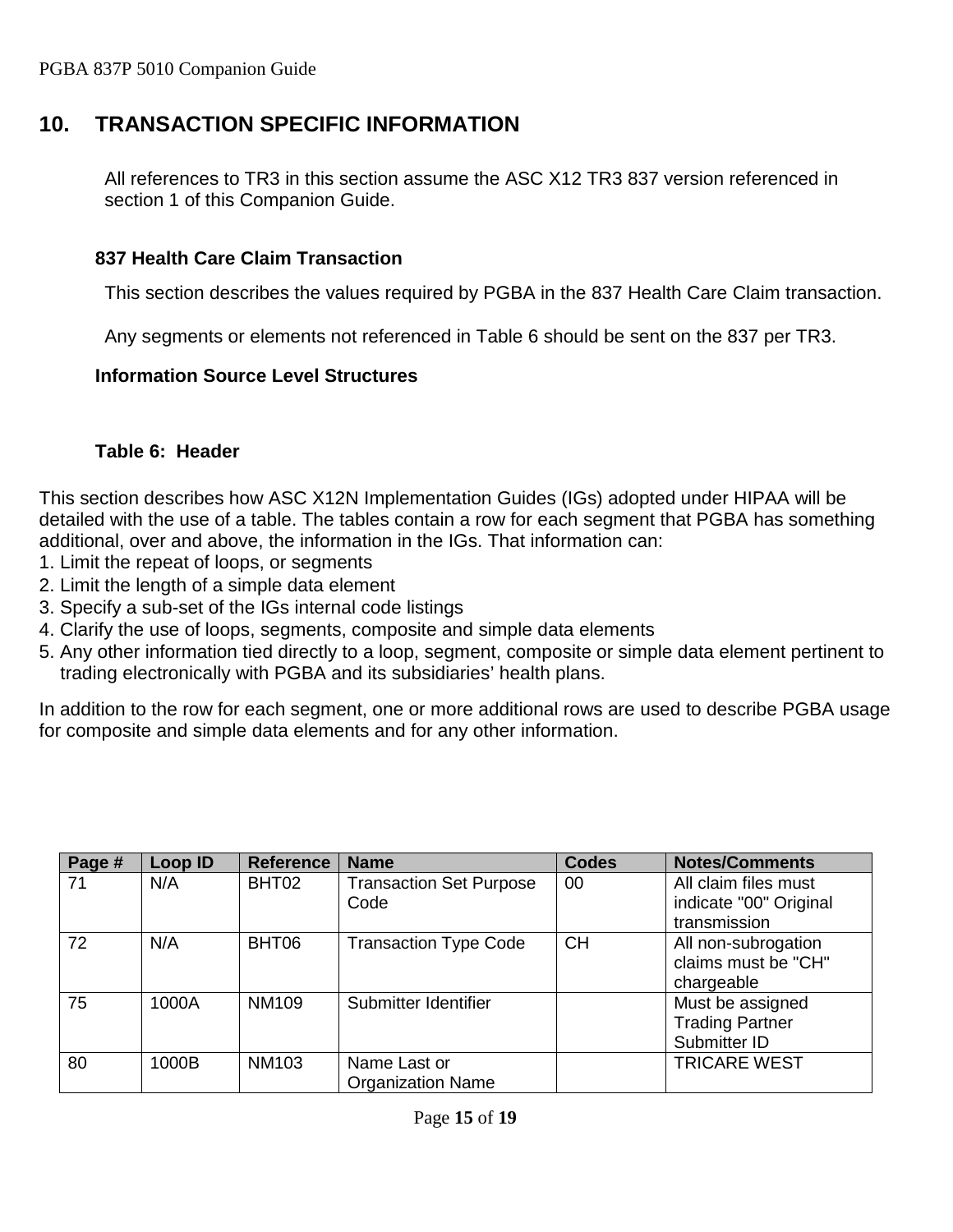| $\overline{80}$ | 1000B  | <b>NM109</b>    | <b>Receiver Primary</b><br>Identifier               |                | Must be 571132733                                                                                                                                                          |
|-----------------|--------|-----------------|-----------------------------------------------------|----------------|----------------------------------------------------------------------------------------------------------------------------------------------------------------------------|
| 122             | 2010BA | <b>NM102</b>    | <b>Entity Type Qualifier</b>                        | 1              | Entity type qualifier for<br>subscriber name must =                                                                                                                        |
| 157             | 2300   | <b>CLM</b>      | Claim Information                                   |                | Can occur 100 times                                                                                                                                                        |
| 159             | 2300   | CLM05 - 3       | <b>Claim Frequency Code</b>                         | 1 or 7         | Frequency code invalid                                                                                                                                                     |
| 157             | 2300   | CLM08           | <b>Related Causes Code</b>                          |                | 'Y', 'N', 'W'                                                                                                                                                              |
| 242             | 2300   | HI              | <b>Condition Information</b>                        |                | $AA'$ , 'AB', 'AD' = 'Y'                                                                                                                                                   |
| 261             | 2310A  | REF01           | <b>Referring Provider</b><br>Secondary ID Qualifier | G <sub>2</sub> | Referring provider<br>secondary ID MUST =<br>"G2"                                                                                                                          |
| 262             | 2310B  | NM <sub>1</sub> | <b>Rendering Provider</b><br>Name                   |                | IF 2420 loop not present                                                                                                                                                   |
| 268             | 2310B  | REF01           | <b>Rendering Provider</b><br>Secondary ID Qualifier | G <sub>2</sub> | Rendering provider<br>secondary ID MUST =<br>"G2"                                                                                                                          |
| 295             | 2320   | <b>SBR</b>      | <b>Other Subscriber</b><br>Information              |                | Only 2 repeats of other<br>subscriber allowed                                                                                                                              |
| 350             | 2400   | <b>LX</b>       | <b>Service Line Number</b>                          |                | Can occur 50 times                                                                                                                                                         |
| 351             | 2400   | SV101-1         | Product/Service ID<br>Qualifier                     | <b>HC</b>      | Product/Service ID<br>qualifier not "HC"                                                                                                                                   |
| 353             | 2400   | SV101-3         | <b>Procedure Modifier</b>                           |                | Anesthesia procedure<br>codes (between 00000-<br>09999) require a<br>modifier indicating<br>service provider level,<br>such as anesthesiologist<br>$(AA)$ or CRNA $(QX)$ . |
| 354             | 2400   | SV102           | <b>Monetary Amount</b>                              | < 100000       | Total charge at the line<br>must be less than<br>\$100,000 AND > 0.                                                                                                        |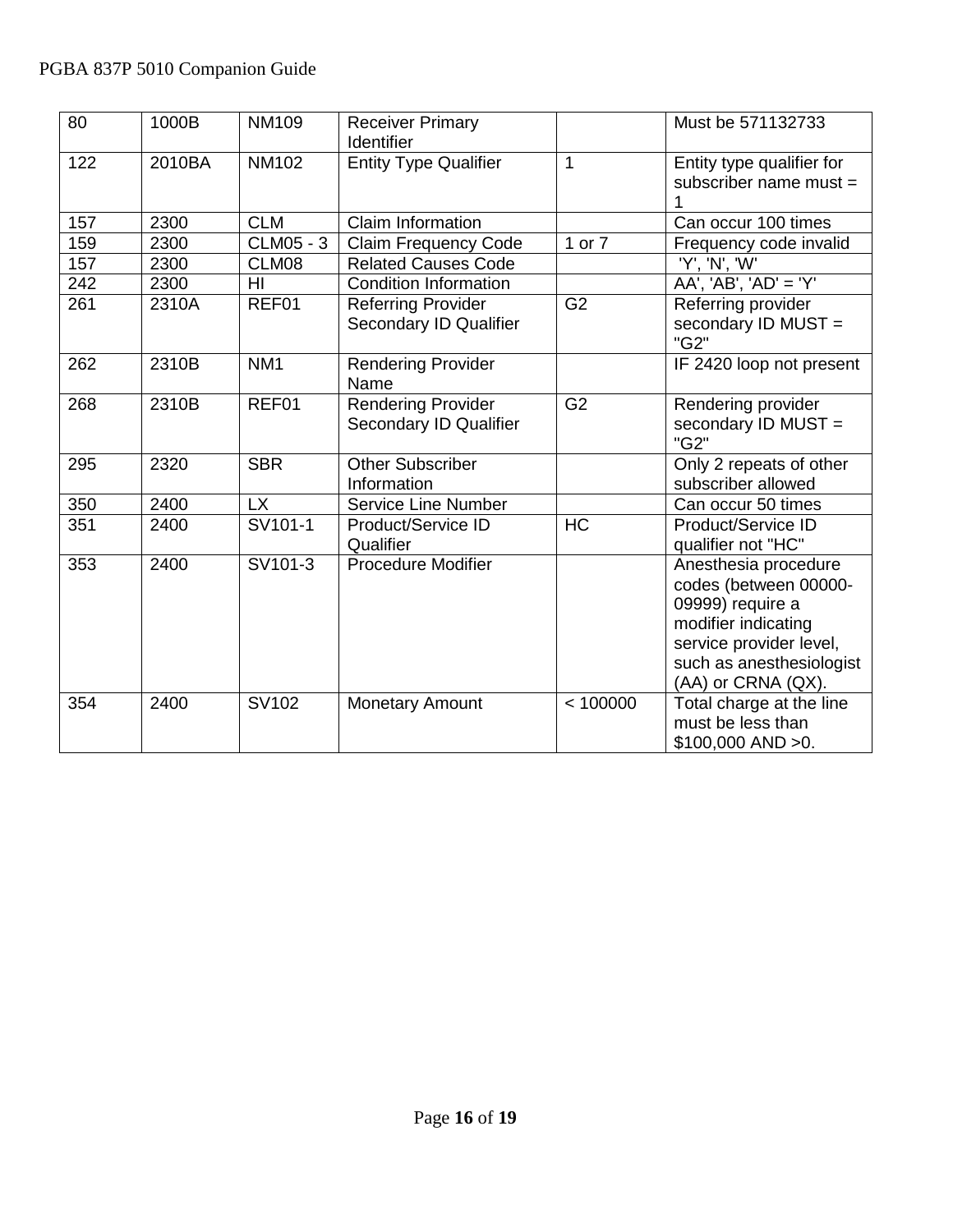# <span id="page-16-0"></span>**APPENDIX A – IMPLEMENTATION CHECKLIST**

PGBA suggests entities use this information as a checklist of steps to become a submitter:

- Read and review the EDI Gateway Technical Communications User's Manual.
- Contact PGBA Technology Support Center at 803-736-5980 or 800-868-2505 with questions.
- Get user ID and password.
- Send at least one test transaction. (These tests must be performed for each different transaction type that a trading partner is approved to submit to EDIG.)
- Get approved to submit transaction in production.

## <span id="page-16-1"></span>**APPENDIX B – SAMPLE 837**

This test example includes the minimum required data elements for a PGBA inbound 837 professional health care claim.

#### ISA\*03\*7GWNNNNAAN\*00\* \*ZZ\*7GWNNNNAAN \*30\*571132733

\*170920\*0445\*^\*00501\*228970923\*1\*P\*:~GS\*HC\*7GWNNNNAAN\*571132733\*20170920\*0445\*228970923\*X\*00 5010X222A1~ST\*837\*H5ACB9A61\*005010X222A1~BHT\*0019\*00\*H5ACB9A61\*20170920\*0445\*CH~NM1\*41\*2\* TRADINGPARTNER\*\*\*\*\*46\*7GWNNNNAAN~PER\*IC\*SUPPORT\*TE\*8005551555~NM1\*40\*2\*PGBA TRICARE WEST\*\*\*\*\*46\*571132733~HL\*1\*\*20\*1~NM1\*85\*1\*PHYSICIAN\*MY\*\*\*\*XX\*15688888888~N3\*4150 ANYROAD DRIVE~N4\*DECATUR\*GA\*300353417~REF\*EI\*444444444~PER\*IC\*CONTACT\*TE\*9999999999~HL\*2\*1\*22\*0~S BR\*P\*18\*\*TRICARE WEST\*\*\*\*\*CH~NM1\*IL\*1\*PERSON\*CHARLIE\*\*\*\*MI\*123456789~N3\*2694 BOULDER POINTE CT.~N4\*ELLENWOOD\*GA\*302949998~DMG\*D8\*19891216\*M~NM1\*PR\*2\*TRICARE WEST\*\*\*\*\*PI\*99726~CLM\*ABC666\*140\*\*\*11:B:1\*Y\*A\*Y\*Y~AMT\*F5\*16.21~REF\*G1\*0000- 17124015226~REF\*D9\*1523292769~HI\*ABK:F4320~LX\*1~SV1\*HC:90837\*140\*UN\*1\*\*\*1~DTP\*472\*D8\*2017091 9~REF\*6R\*1382581710154~SE\*28\*H5ACB9A61~GE\*1\*228970923~IEA\*1\*228970923~

## <span id="page-16-2"></span>**APPENDIX C – TRADING PARTNER ENROLLMENT**

Enrollment with the EDI Gateway requires prospective trading partners to complete and submit the PGBA EDIG Trading Partner Enrollment Form and the Trading Partner Agreement. The purpose of the PGBA EDIG Trading Partner Enrollment Form is to enroll providers, software vendors, clearinghouses and billing services as trading partners and recipients of electronic data. It is important you follow these instructions and complete all the required information. We will return incomplete forms to the applicant, which could delay the enrollment process.

The enrollment form is in the Appendix of the EDI Gateway Technical Communications User's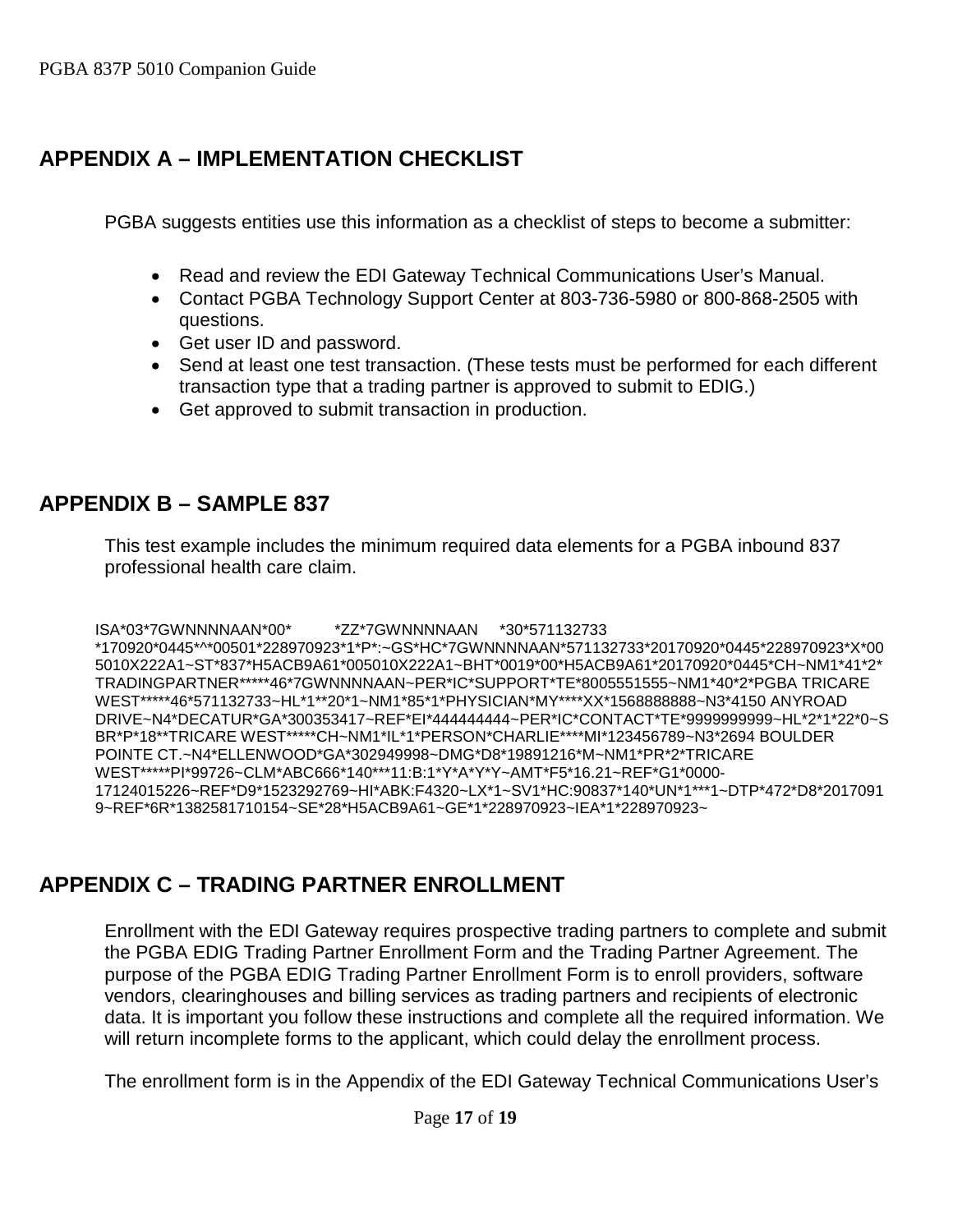Manual and is also available at the [HIPAA Critical Center.](http://www.hipaacriticalcenter.com/) You should complete enrollment forms electronically and email them to [EDIG.OPS@PalmettoGBA.com.](mailto:EDIG.OPS@PalmettoGBA.com.) Use your TAB key to move forward through the form fields or click your cursor in a desired field or box. Be sure to save the file after you have completed the form.

The Trading Partner Agreement is a legal document. All trading partners are required to print, complete and return the originally signed hard copy via mail prior to being moved to production status. The PGBA Trading Partner Agreements can be found at the [HIPAA Critical Center.](http://www.hipaacriticalcenter.com/) The PGBA Trading Partner Agreement can be found on www[.TRICARE-West.com](http://www.mytricare.com/) in the Electronic Claims Filing section.

If you are a prospective PGBA, LLC trading partner, print and mail a hard copy of the completed Trading Partner Agreement to:

**Palmetto GBA Attention: EDIG Operations, AG-280 2300 Springdale Drive, Building One Camden, SC 29020-1728**

# <span id="page-17-0"></span>**APPENDIX D – CLEARINGHOUSE TRADING PARTNER AGREEMENT**

The agreement can be downloaded from [www.TRICARE-West.com](http://www.mytricare.com/) "Electronic Filing" Page.